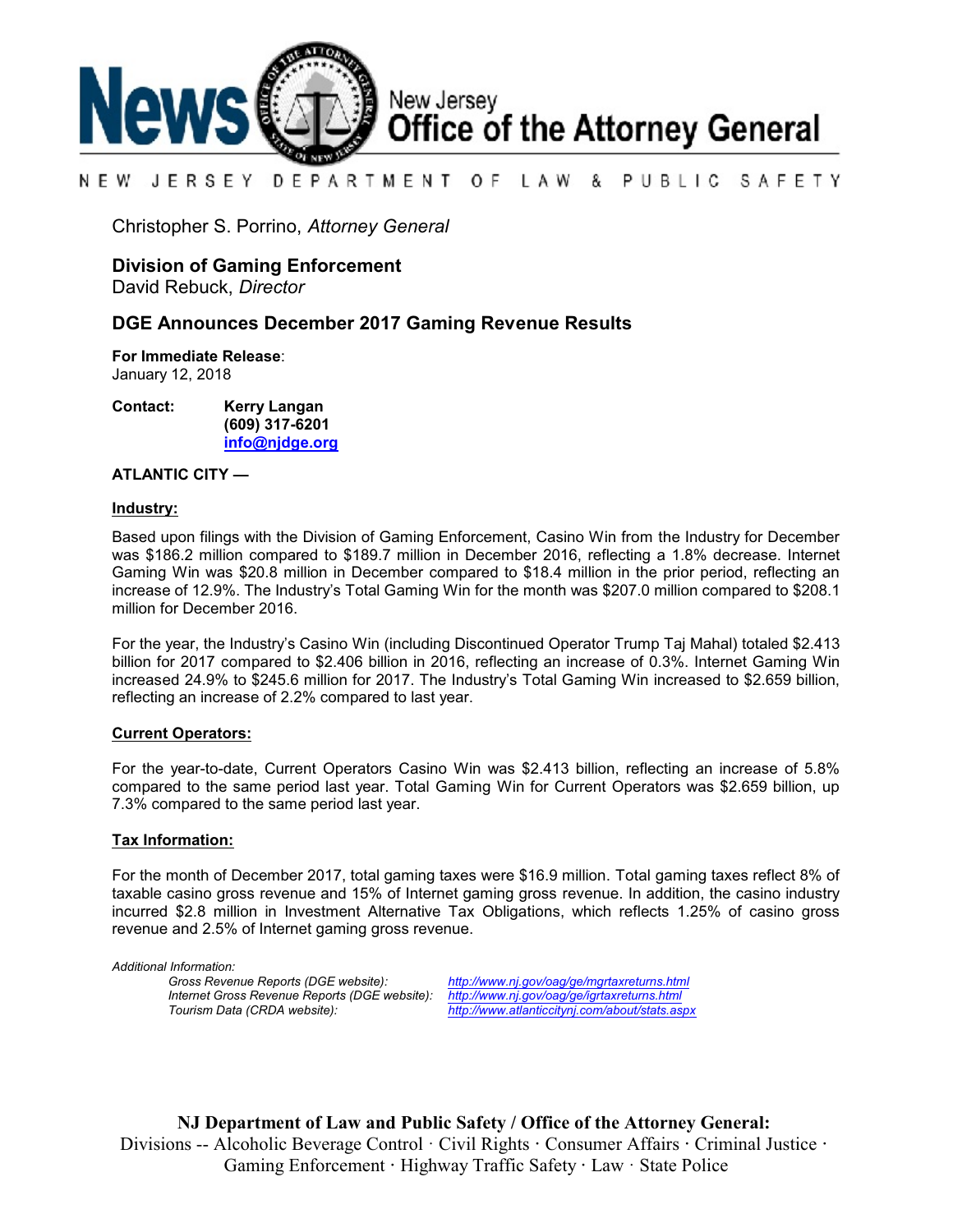# **DECEMBER 2017 STATISTICS**

| Increase (Decrease)<br>%<br>2017<br>2016<br>\$<br><b>December</b><br>Slot Machine Win<br>$\mathfrak{L}$<br>132,448,088<br>\$<br>131,298,015<br>1,150,073<br>0.9<br>\$<br>Table Game Win<br>53,787,255<br>58,399,933<br>(4,612,678)<br>(7.9)<br>Casino Win<br>186,235,343<br>189,697,948<br>(3,462,605)<br>(1.8)<br>Peer-to-Peer<br>1,937,061<br>2,101,485<br>(164, 424)<br>(7.8)<br><b>Other Authorized Games</b><br>15.6<br>18,820,584<br>16,280,959<br>2,539,625<br>Internet Gaming Win<br>20,757,645<br>18,382,444<br>2,375,201<br>12.9<br><b>Total Gaming Win</b><br>206,992,988<br>208,080,392<br>(1,087,404)<br>(0.5)<br><b>December YTD</b><br>Slot Machine Win<br>\$<br>1,719,672,684<br>1,712,277,458<br>\$<br>7,395,226<br>0.4<br>S.<br>Table Game Win<br>0.0<br>693,734,928<br>693,734,642<br>286<br>7,395,512<br>Casino Win<br>2,413,407,612<br>2,406,012,100<br>0.3<br>26,511,625<br>Peer-to-Peer<br>24,259,461<br>(2,252,164)<br>(8.5)<br><b>Other Authorized Games</b><br>170,197,702<br>30.1<br>221,346,521<br>51,148,819<br>Internet Gaming Win<br>245,605,982<br>196,709,327<br>48,896,655<br>24.9<br><b>Total Gaming Win</b><br>2,659,013,594<br>2.2<br>2,602,721,427<br>56,292,167<br>Less: Trump Taj Mahal (a)<br>125,494,031<br>(125, 494, 031)<br>n/a<br>Total: Current Operators (b)<br>7.3<br>2,659,013,594<br>\$2,477,227,396<br>181,786,198<br><b>GROSS REVENUE TAX AND CRDA OBLIGATIONS</b><br>Total<br>Total IAT<br>Gaming Taxes (c)<br>Obligations (d)<br>December 2017<br>16,854,043<br>\$<br>2,849,049<br>\$ | <b>GAMING WIN INFORMATION</b> |                   |                  |  |  |  |  |  |  |  |  |  |  |
|----------------------------------------------------------------------------------------------------------------------------------------------------------------------------------------------------------------------------------------------------------------------------------------------------------------------------------------------------------------------------------------------------------------------------------------------------------------------------------------------------------------------------------------------------------------------------------------------------------------------------------------------------------------------------------------------------------------------------------------------------------------------------------------------------------------------------------------------------------------------------------------------------------------------------------------------------------------------------------------------------------------------------------------------------------------------------------------------------------------------------------------------------------------------------------------------------------------------------------------------------------------------------------------------------------------------------------------------------------------------------------------------------------------------------------------------------------------------------------------------------------------------------------------------|-------------------------------|-------------------|------------------|--|--|--|--|--|--|--|--|--|--|
|                                                                                                                                                                                                                                                                                                                                                                                                                                                                                                                                                                                                                                                                                                                                                                                                                                                                                                                                                                                                                                                                                                                                                                                                                                                                                                                                                                                                                                                                                                                                              |                               |                   |                  |  |  |  |  |  |  |  |  |  |  |
|                                                                                                                                                                                                                                                                                                                                                                                                                                                                                                                                                                                                                                                                                                                                                                                                                                                                                                                                                                                                                                                                                                                                                                                                                                                                                                                                                                                                                                                                                                                                              |                               |                   |                  |  |  |  |  |  |  |  |  |  |  |
|                                                                                                                                                                                                                                                                                                                                                                                                                                                                                                                                                                                                                                                                                                                                                                                                                                                                                                                                                                                                                                                                                                                                                                                                                                                                                                                                                                                                                                                                                                                                              |                               |                   |                  |  |  |  |  |  |  |  |  |  |  |
|                                                                                                                                                                                                                                                                                                                                                                                                                                                                                                                                                                                                                                                                                                                                                                                                                                                                                                                                                                                                                                                                                                                                                                                                                                                                                                                                                                                                                                                                                                                                              |                               |                   |                  |  |  |  |  |  |  |  |  |  |  |
|                                                                                                                                                                                                                                                                                                                                                                                                                                                                                                                                                                                                                                                                                                                                                                                                                                                                                                                                                                                                                                                                                                                                                                                                                                                                                                                                                                                                                                                                                                                                              |                               |                   |                  |  |  |  |  |  |  |  |  |  |  |
|                                                                                                                                                                                                                                                                                                                                                                                                                                                                                                                                                                                                                                                                                                                                                                                                                                                                                                                                                                                                                                                                                                                                                                                                                                                                                                                                                                                                                                                                                                                                              |                               |                   |                  |  |  |  |  |  |  |  |  |  |  |
|                                                                                                                                                                                                                                                                                                                                                                                                                                                                                                                                                                                                                                                                                                                                                                                                                                                                                                                                                                                                                                                                                                                                                                                                                                                                                                                                                                                                                                                                                                                                              |                               |                   |                  |  |  |  |  |  |  |  |  |  |  |
|                                                                                                                                                                                                                                                                                                                                                                                                                                                                                                                                                                                                                                                                                                                                                                                                                                                                                                                                                                                                                                                                                                                                                                                                                                                                                                                                                                                                                                                                                                                                              |                               |                   |                  |  |  |  |  |  |  |  |  |  |  |
|                                                                                                                                                                                                                                                                                                                                                                                                                                                                                                                                                                                                                                                                                                                                                                                                                                                                                                                                                                                                                                                                                                                                                                                                                                                                                                                                                                                                                                                                                                                                              |                               |                   |                  |  |  |  |  |  |  |  |  |  |  |
|                                                                                                                                                                                                                                                                                                                                                                                                                                                                                                                                                                                                                                                                                                                                                                                                                                                                                                                                                                                                                                                                                                                                                                                                                                                                                                                                                                                                                                                                                                                                              |                               |                   |                  |  |  |  |  |  |  |  |  |  |  |
|                                                                                                                                                                                                                                                                                                                                                                                                                                                                                                                                                                                                                                                                                                                                                                                                                                                                                                                                                                                                                                                                                                                                                                                                                                                                                                                                                                                                                                                                                                                                              |                               |                   |                  |  |  |  |  |  |  |  |  |  |  |
|                                                                                                                                                                                                                                                                                                                                                                                                                                                                                                                                                                                                                                                                                                                                                                                                                                                                                                                                                                                                                                                                                                                                                                                                                                                                                                                                                                                                                                                                                                                                              |                               |                   |                  |  |  |  |  |  |  |  |  |  |  |
|                                                                                                                                                                                                                                                                                                                                                                                                                                                                                                                                                                                                                                                                                                                                                                                                                                                                                                                                                                                                                                                                                                                                                                                                                                                                                                                                                                                                                                                                                                                                              |                               |                   |                  |  |  |  |  |  |  |  |  |  |  |
|                                                                                                                                                                                                                                                                                                                                                                                                                                                                                                                                                                                                                                                                                                                                                                                                                                                                                                                                                                                                                                                                                                                                                                                                                                                                                                                                                                                                                                                                                                                                              |                               |                   |                  |  |  |  |  |  |  |  |  |  |  |
|                                                                                                                                                                                                                                                                                                                                                                                                                                                                                                                                                                                                                                                                                                                                                                                                                                                                                                                                                                                                                                                                                                                                                                                                                                                                                                                                                                                                                                                                                                                                              |                               |                   |                  |  |  |  |  |  |  |  |  |  |  |
|                                                                                                                                                                                                                                                                                                                                                                                                                                                                                                                                                                                                                                                                                                                                                                                                                                                                                                                                                                                                                                                                                                                                                                                                                                                                                                                                                                                                                                                                                                                                              |                               |                   |                  |  |  |  |  |  |  |  |  |  |  |
|                                                                                                                                                                                                                                                                                                                                                                                                                                                                                                                                                                                                                                                                                                                                                                                                                                                                                                                                                                                                                                                                                                                                                                                                                                                                                                                                                                                                                                                                                                                                              |                               |                   |                  |  |  |  |  |  |  |  |  |  |  |
|                                                                                                                                                                                                                                                                                                                                                                                                                                                                                                                                                                                                                                                                                                                                                                                                                                                                                                                                                                                                                                                                                                                                                                                                                                                                                                                                                                                                                                                                                                                                              |                               |                   |                  |  |  |  |  |  |  |  |  |  |  |
|                                                                                                                                                                                                                                                                                                                                                                                                                                                                                                                                                                                                                                                                                                                                                                                                                                                                                                                                                                                                                                                                                                                                                                                                                                                                                                                                                                                                                                                                                                                                              |                               |                   |                  |  |  |  |  |  |  |  |  |  |  |
|                                                                                                                                                                                                                                                                                                                                                                                                                                                                                                                                                                                                                                                                                                                                                                                                                                                                                                                                                                                                                                                                                                                                                                                                                                                                                                                                                                                                                                                                                                                                              |                               |                   |                  |  |  |  |  |  |  |  |  |  |  |
|                                                                                                                                                                                                                                                                                                                                                                                                                                                                                                                                                                                                                                                                                                                                                                                                                                                                                                                                                                                                                                                                                                                                                                                                                                                                                                                                                                                                                                                                                                                                              |                               |                   |                  |  |  |  |  |  |  |  |  |  |  |
|                                                                                                                                                                                                                                                                                                                                                                                                                                                                                                                                                                                                                                                                                                                                                                                                                                                                                                                                                                                                                                                                                                                                                                                                                                                                                                                                                                                                                                                                                                                                              |                               |                   |                  |  |  |  |  |  |  |  |  |  |  |
|                                                                                                                                                                                                                                                                                                                                                                                                                                                                                                                                                                                                                                                                                                                                                                                                                                                                                                                                                                                                                                                                                                                                                                                                                                                                                                                                                                                                                                                                                                                                              |                               |                   |                  |  |  |  |  |  |  |  |  |  |  |
|                                                                                                                                                                                                                                                                                                                                                                                                                                                                                                                                                                                                                                                                                                                                                                                                                                                                                                                                                                                                                                                                                                                                                                                                                                                                                                                                                                                                                                                                                                                                              | YTD December 2017             | \$<br>211,646,133 | \$<br>36,315,724 |  |  |  |  |  |  |  |  |  |  |

(a) Discontinued Operators reflects ceased operators that did not report win during the last day of the current month. Trump Taj Mahal discontinued operations on October 10, 2016.

(b) Current Operators reflects active operators reporting win during the last day of the current month.

(c) Total Gaming Taxes reflect 8% of taxable casino gross revenue and 15% of Internet gaming gross revenue. Taxable casino gross revenue reflects casino gross revenue less the deduction for eligible promotional gaming credits. Gross Revenue is not Win, is unaudited, and subject to adjustment. Year-to-Date Gross Revenue amount includes any amendments received since the prior monthly press release.

(d) Total IAT Obligations reflect 1.25% of casino gross revenue and 2.5% of Internet gaming gross revenue.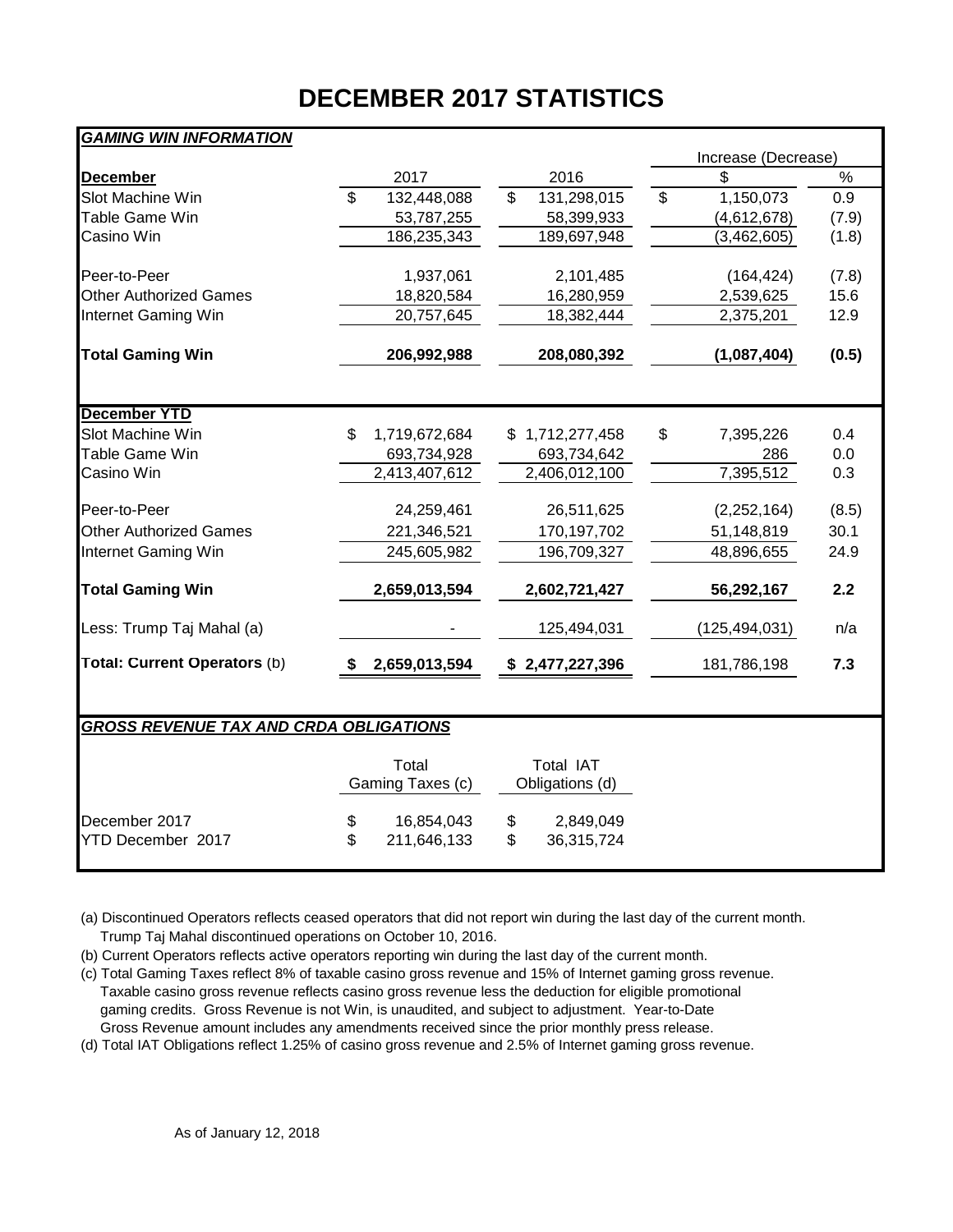#### **THE ATLANTIC CITY CASINO INDUSTRY MONTHLY WIN COMPARISON FOR THE MONTH ENDED DECEMBER 2017 VERSUS 2016**

|                        | <b>CASINO WIN</b> |    | <b>INCREASE</b><br>(DECREASE) |        | <b>INTERNET GAMING WIN</b> |                          |      | <b>INCREASE</b><br>(DECREASE) |      | <b>TOTAL GAMING WIN</b> | <b>INCREASE</b><br>(DECREASE) |      |             |        |
|------------------------|-------------------|----|-------------------------------|--------|----------------------------|--------------------------|------|-------------------------------|------|-------------------------|-------------------------------|------|-------------|--------|
| Bally's AC             | 2017              |    | 2016                          | $\%$   | 2017                       |                          | 2016 |                               | $\%$ | 2017                    |                               | 2016 |             | $\%$   |
|                        | \$<br>16,285,524  | S. | 15,484,717                    | 5.2    | \$                         | $\overline{\phantom{a}}$ | \$   | $\overline{\phantom{a}}$      | n/a  | \$.                     | 16,285,524                    |      | 15,484,717  | 5.2    |
| Borgata                | 57,812,522        |    | 57,107,058                    | 1.2    |                            | 4,306,238                |      | 3,700,850                     | 16.4 |                         | 62,118,760                    |      | 60,807,908  | 2.2    |
| Caesars                | 23,717,988        |    | 29,662,021                    | (20.0) |                            |                          |      |                               | n/a  |                         | 23,717,988                    |      | 29,662,021  | (20.0) |
| Caesars Interactive NJ |                   |    |                               | n/a    |                            | 3,800,670                |      | 3,662,569                     | 3.8  |                         | 3,800,670                     |      | 3,662,569   | 3.8    |
| Golden Nugget          | 18,513,240        |    | 17,414,540                    | 6.3    |                            | 6,086,534                |      | 4,790,418                     | 27.1 |                         | 24,599,774                    |      | 22,204,958  | 10.8   |
| Harrah's               | 29,248,524        |    | 29,122,303                    | 0.4    |                            |                          |      |                               | n/a  |                         | 29,248,524                    |      | 29,122,303  | 0.4    |
| Resorts                | 13,894,323        |    | 14,231,288                    | (2.4)  |                            |                          |      |                               | n/a  |                         | 13,894,323                    |      | 14,231,288  | (2.4)  |
| <b>Resorts Digital</b> |                   |    |                               | n/a    |                            | 3,201,003                |      | 3,141,554                     | 1.9  |                         | 3,201,003                     |      | 3,141,554   | 1.9    |
| Tropicana              | 26,763,222        |    | 26,676,021                    | 0.3    |                            | 3,363,200                |      | 3,087,053                     | 8.9  |                         | 30,126,422                    |      | 29,763,074  | 1.2    |
| <b>Total: Industry</b> | 186,235,343       |    | 189,697,948                   | (1.8)  |                            | 20,757,645               |      | 18,382,444                    | 12.9 |                         | 206,992,988                   |      | 208,080,392 | (0.5)  |